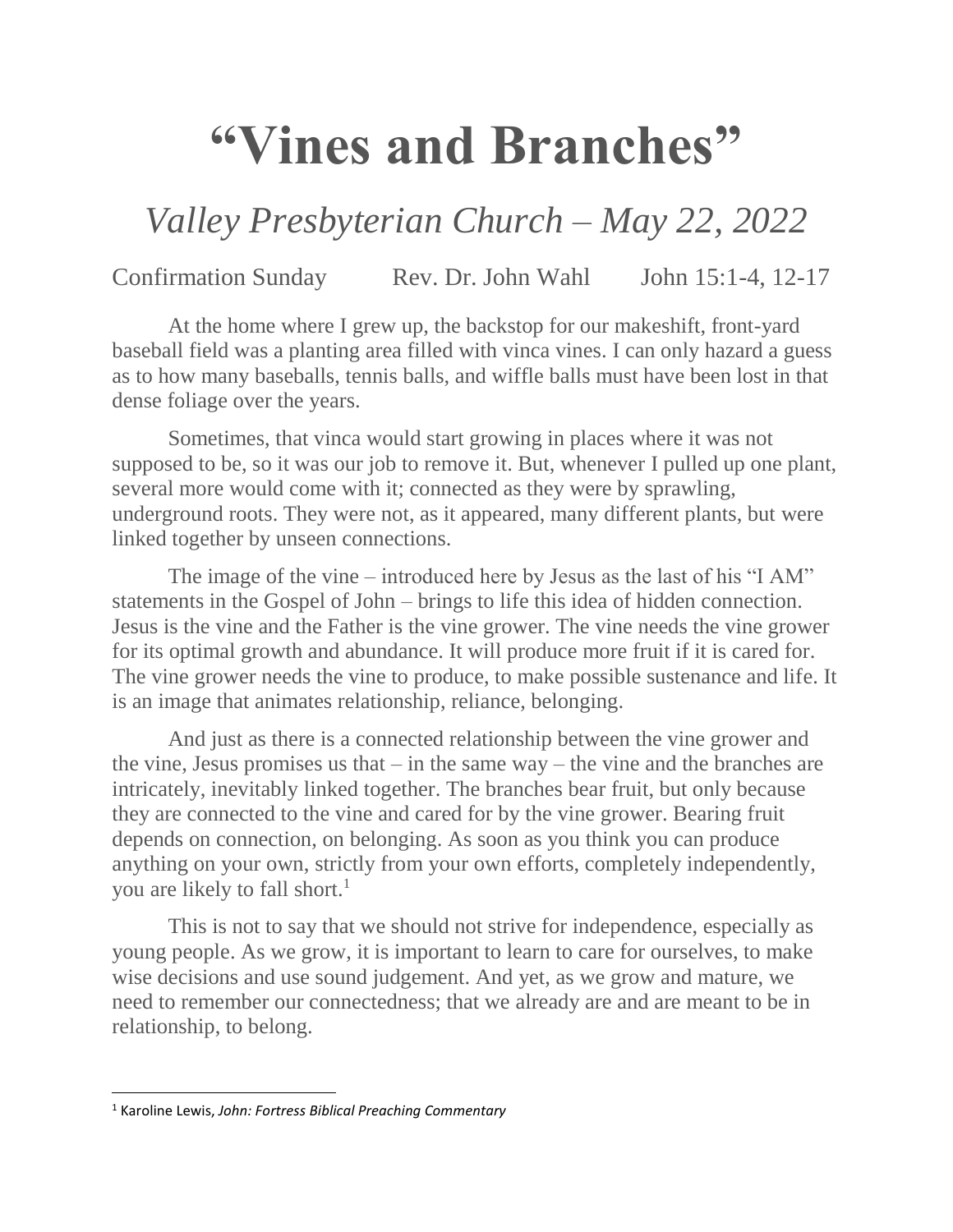This rite of confirmation is a symbol of belonging. At the conclusion of their classes and scripture study and service work, we welcome these young people to be members of the church, with all of the privileges and responsibilities that entails. They are now eligible to vote and have voice in congregational meetings, to potentially be elected to and serve as officers in the church. Membership also means that they are choosing to hold their fellow church people in prayer, to participate as disciples and servants of Christ, to contribute their gifts and resources for the good of the wider community. Because we are all connected, we each belong.

So, how can you bear fruit? What are the ways that an individual branch might look beyond itself and exhibit compassion and mutuality? We have talked extensively during confirmation class about how, by grace, God has gifted each of us in different ways. We may not all possess the same talents, interests, or ways of thinking; we might not even yet realize what our particular gifts are, but we believe that – because we are connected to the vine and to each other – we all have a place, a purpose, and a role to play in this body of Christ.

But the truth it, bearing fruit in the way God has gifted you can be risky business. It will reveal that you are not independent; it will expose that you are connected to the vine and your fellow branches; it will show the world that you are not self-sufficient. Many people believe this reveals weakness, that you should break free of these ties and look out for yourself, for you own interests; that being cut off will win you autonomy.

In the face of this risk – of being exposed for our connectedness – Jesus calls us friends; not servants who don't understand what their master wants of them, but friends that hold shared values and a common purpose. Jesus loves us so much that he reveals everything the Father can ever want from us: to care for one another.<sup>2</sup>

Thus, Jesus says: "This is my commandment: love each other, just as I have loved you." This is not just another project on our to-do lists, and not an easy one at that. If we're honest, we will admit that the "other" we are asked to love is, like ourselves, a mix of loveable and hard-to-love. The seemingly simple act of loving one another is often demanding. It asks for sacrifice, empathy, forgiveness, compassion, energy, thoughtfulness, and wisdom; it requires time and attention – the most precious and scarce things we have.

Trying to love one another is almost surely a recipe for guilt-ridden disaster, in which a commandment becomes a burden leading to burnout. This is not the

 $\overline{\phantom{a}}$ 

<sup>2</sup> Meda Stamper from *WorkingPreacher.com*